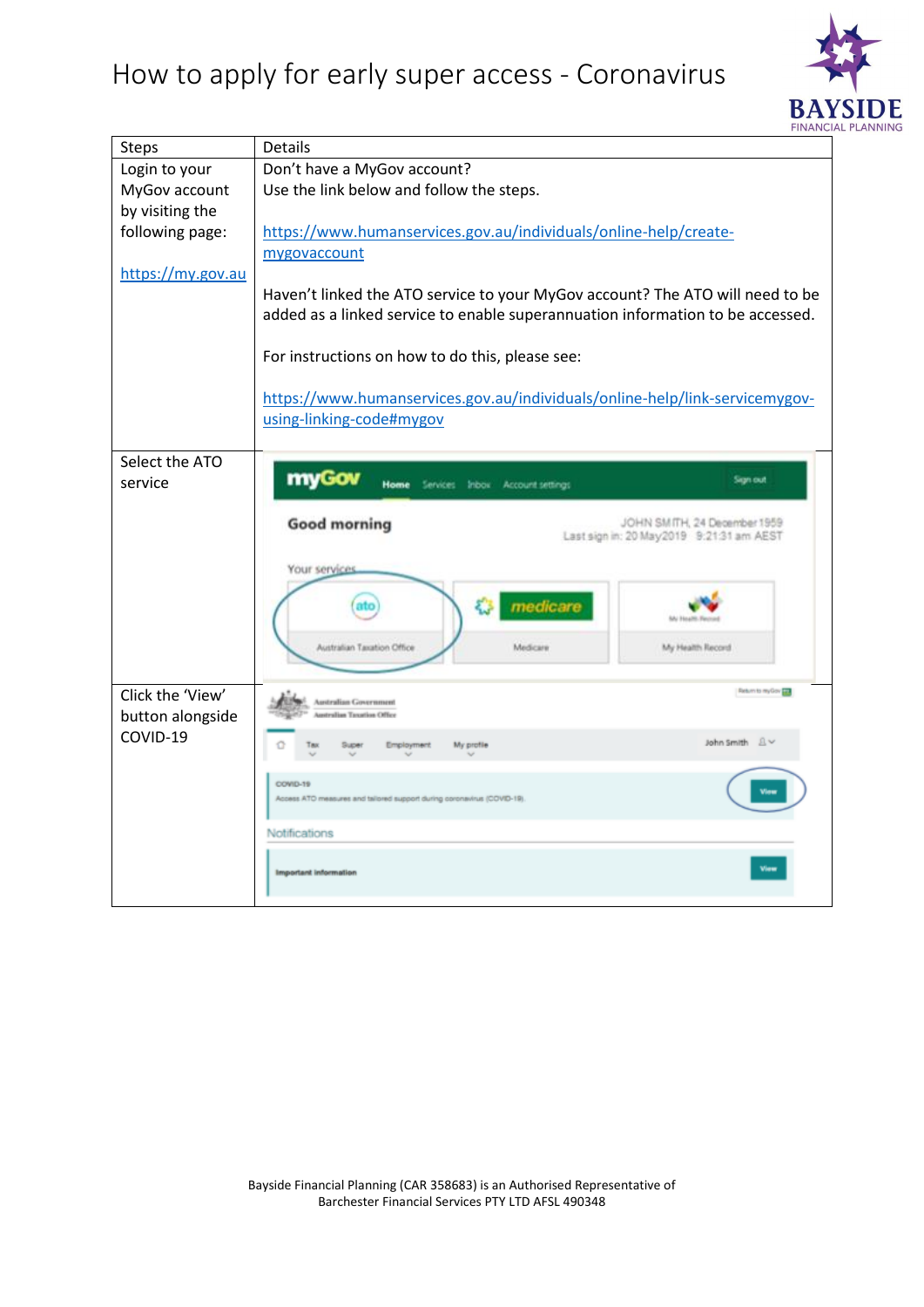

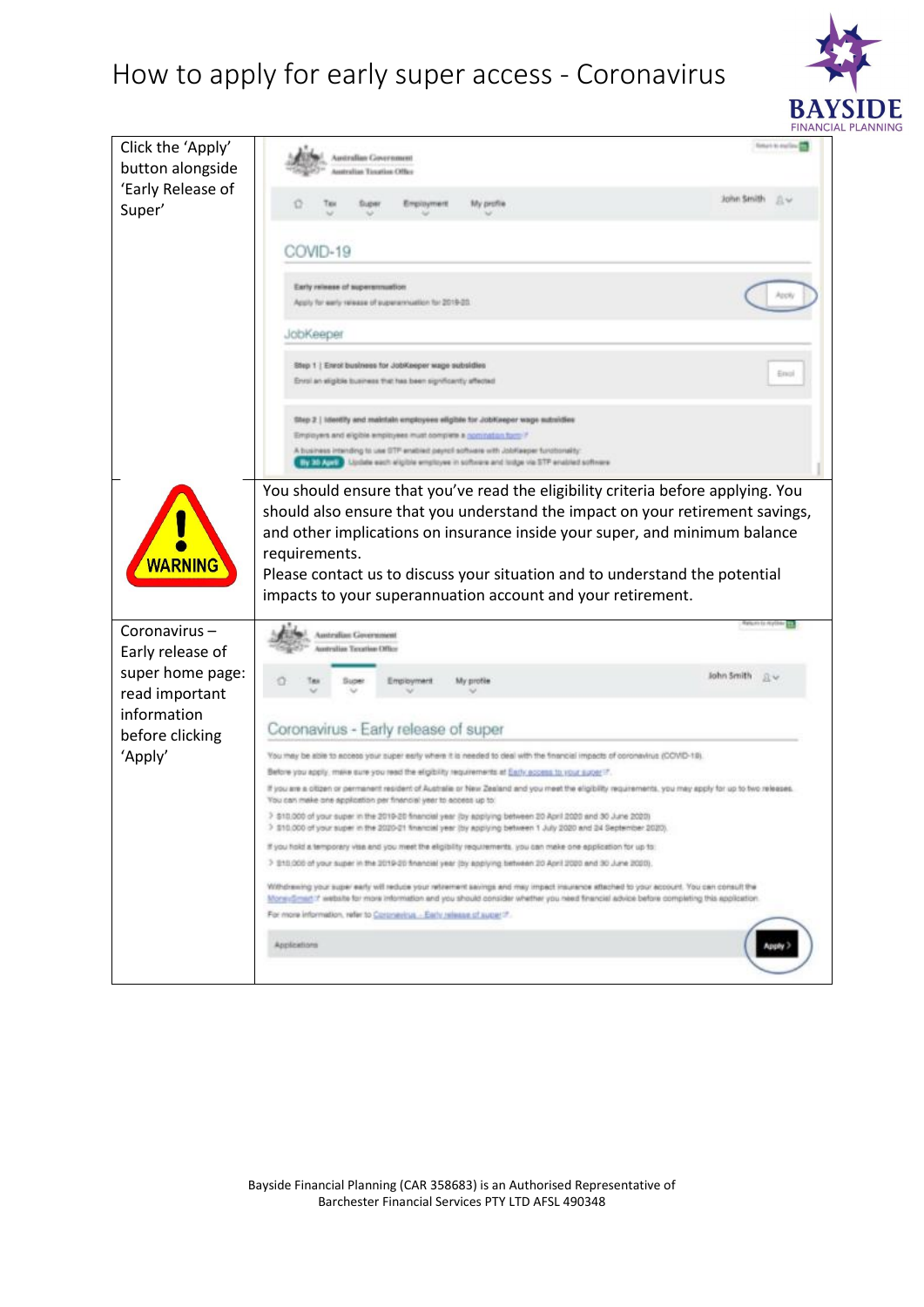

|                                                                     |                                                                                                                                                             | <b>FINANC</b>            |
|---------------------------------------------------------------------|-------------------------------------------------------------------------------------------------------------------------------------------------------------|--------------------------|
| Check each box<br>after confirming                                  | <b>Australian Government</b><br>stralism Taxarikee Office                                                                                                   | <b>North for Strings</b> |
| eligibility details<br>and information                              | My profile<br>ο<br>Employment<br>Supe                                                                                                                       | John Smith J.V           |
| in each box and                                                     |                                                                                                                                                             |                          |
| then click 'Next'.                                                  | Coronavirus - Early release of super                                                                                                                        |                          |
| Click 'view<br>eligibility<br>requirements' for<br>more information | Rafease<br>Russon<br>Buremary<br>2<br>8.1                                                                                                                   |                          |
| about eligibility. It                                               | Eligibility                                                                                                                                                 |                          |
| is important to                                                     | All fields marked with * are mandatory.                                                                                                                     |                          |
| note that once                                                      | Select the most appropriate category for your circumstances. <sup>4</sup>                                                                                   |                          |
| you submit your                                                     | I am an Australian or New Zealand citizen or permanent resident                                                                                             |                          |
| application, it                                                     | I am the holder of a current temporary resident visa                                                                                                        |                          |
| cannot be varied.                                                   | I have read the eligibility requirements *                                                                                                                  |                          |
| You can only                                                        | > ver glabit characters'                                                                                                                                    |                          |
| submit one                                                          | My contact details are up to date *<br>3 View or update my contact details in                                                                               |                          |
| application per                                                     |                                                                                                                                                             |                          |
| financial year,                                                     | I have not made any other applications in this financial year for a release of my superamuation under the Contraintus - Early release of super *            |                          |
| even if you elect                                                   | I understand that I can only submit one application per financial year, even if I lequest or receive less than the \$10,000 limit *                         |                          |
| to access less                                                      | have checked. *                                                                                                                                             |                          |
| than the                                                            | 2. Iny fund will allow an early retease of my super joheok your funds inebale for more information:<br>7 the current balance of my superannuation account/s |                          |
| maximum of                                                          |                                                                                                                                                             |                          |
| \$10,000.                                                           | Cantel                                                                                                                                                      |                          |
| Most* super                                                         |                                                                                                                                                             |                          |
| funds must                                                          |                                                                                                                                                             |                          |
| release money to                                                    |                                                                                                                                                             |                          |
| you following                                                       |                                                                                                                                                             |                          |
| your application.                                                   |                                                                                                                                                             |                          |
| This doesn't apply                                                  |                                                                                                                                                             |                          |
| to defined benefit                                                  |                                                                                                                                                             |                          |
| funds, or pension                                                   |                                                                                                                                                             |                          |
| accounts.                                                           |                                                                                                                                                             |                          |
| *We can check                                                       |                                                                                                                                                             |                          |
| with your                                                           |                                                                                                                                                             |                          |
| particular fund to                                                  |                                                                                                                                                             |                          |
| ensure they are                                                     |                                                                                                                                                             |                          |
| bound by these                                                      |                                                                                                                                                             |                          |
| rules                                                               |                                                                                                                                                             |                          |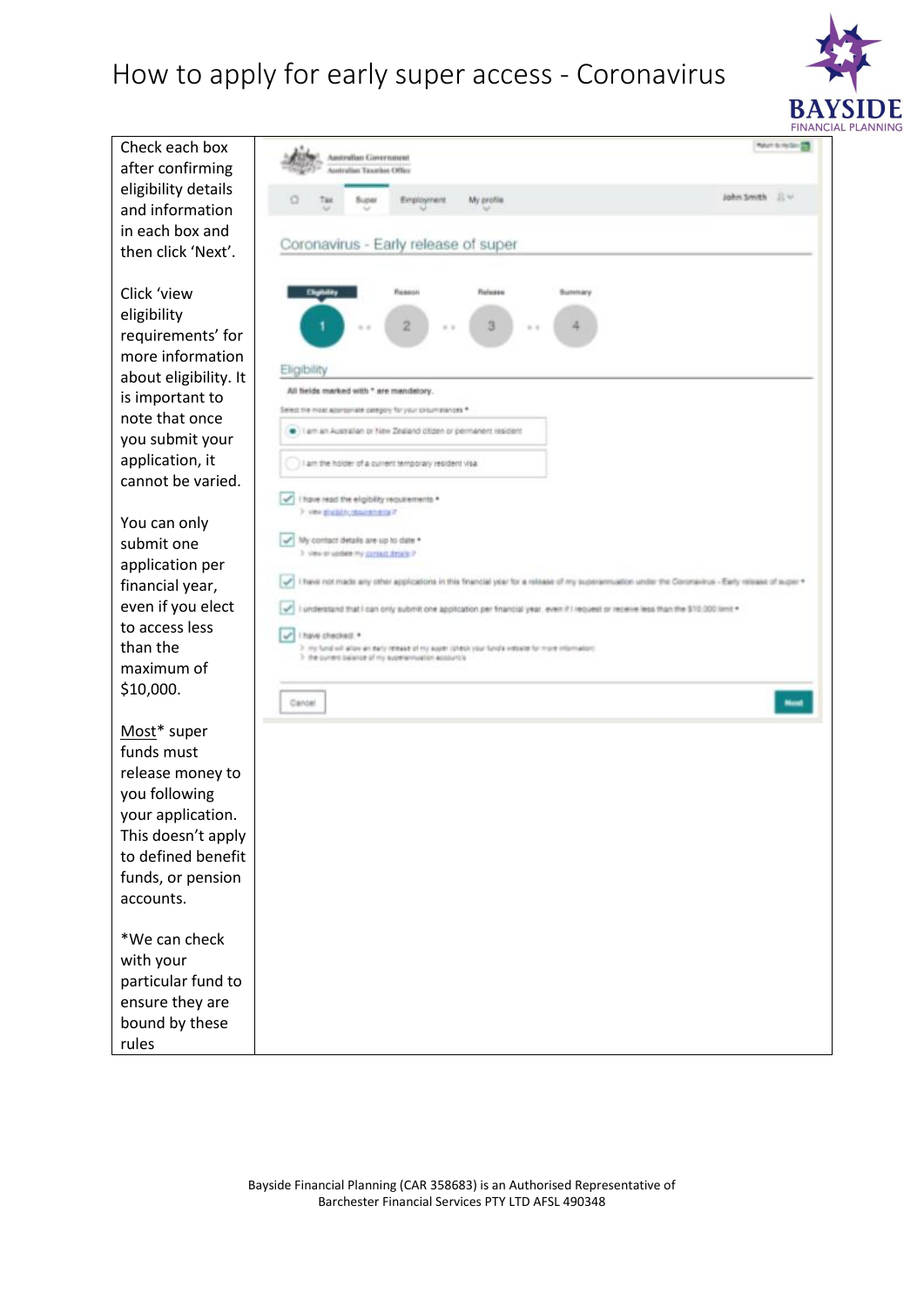

|                                       |                                                                                                                                                 | <b>FINANCIA</b> |
|---------------------------------------|-------------------------------------------------------------------------------------------------------------------------------------------------|-----------------|
| Select the reason<br>for your         | Coronavirus - Early release of super                                                                                                            |                 |
| application and<br>then click 'Next'. | Eliphilty<br>Release<br>Summary                                                                                                                 |                 |
| You do not need<br>to upload any      |                                                                                                                                                 |                 |
| evidence to                           | Reason                                                                                                                                          |                 |
| support your                          | All fields marked with * are mandatory                                                                                                          |                 |
| application, but<br>you need to       | Note: You should relate all documents supporting your eligibility, as you may be required to provide this internation to the ATO in the future. |                 |
| retain this as you                    | Select the most appropriate issued for your application. <sup>4</sup>                                                                           |                 |
| may be required                       | Unemployed                                                                                                                                      |                 |
| to provide it to<br>the ATO if        | Eighte for Government benefit - JobSealer Payment or Palenting<br>Payment or Special Earleft                                                    |                 |
| requested in the<br>future.           | Eighte for Government benefit - Youth Allowance                                                                                                 |                 |
|                                       | Elipble for Government benefit - Farm Household Allowance                                                                                       |                 |
|                                       | Been made redundant on or after 1 January 2020                                                                                                  |                 |
|                                       | On or after 1 January 2020 you had a reduction in your working hours.<br>by at least 20% (induding to zero)                                     |                 |
|                                       | Sole Trader only - On or after 1 January 2020 you had a reduction in<br>surriciver (by at least 20%)                                            |                 |
|                                       | 5th Trader only - On or after 1 January 2020 your business was<br>suspended                                                                     |                 |
|                                       | <b>Back</b><br>Carcel                                                                                                                           |                 |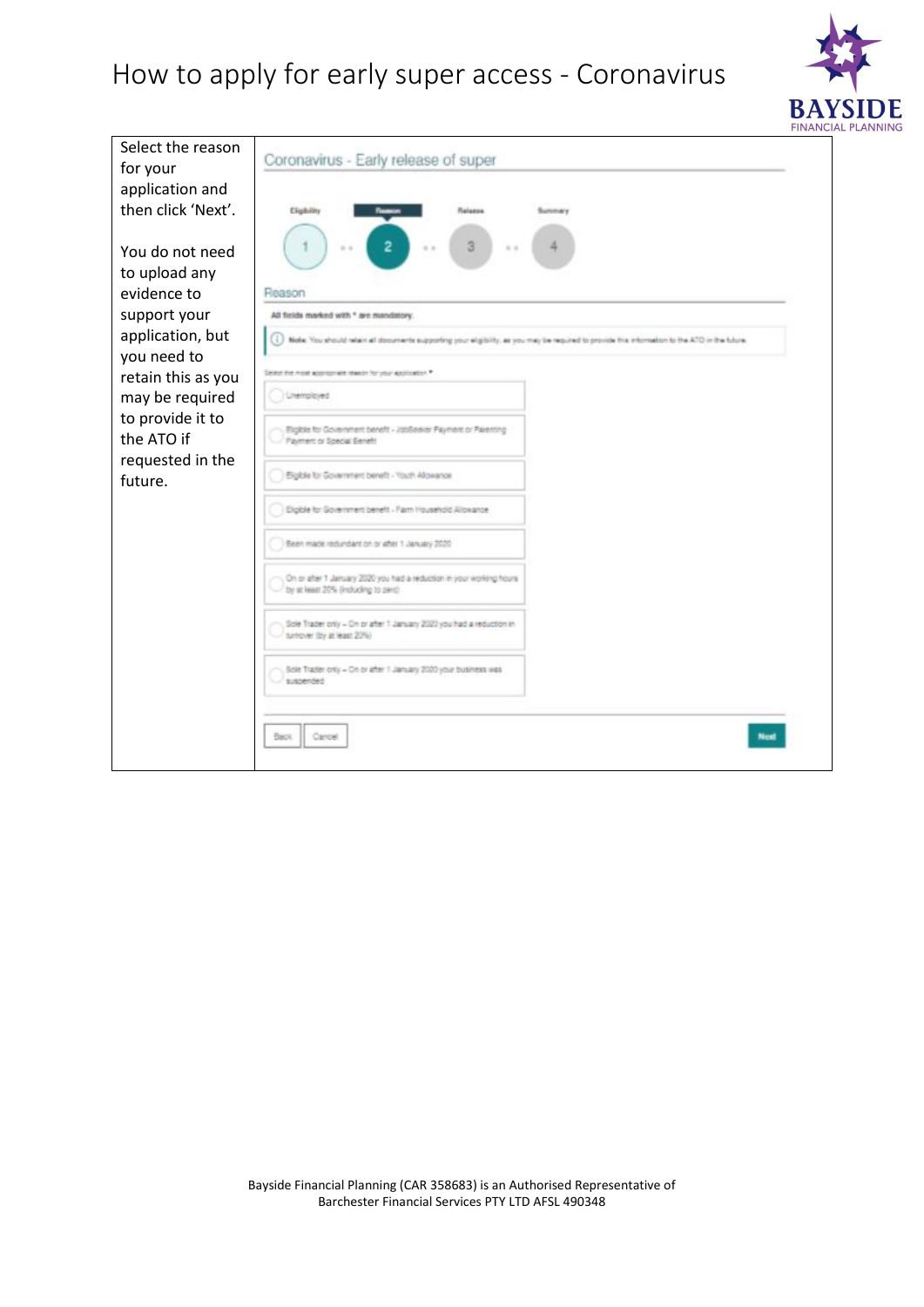

accounts that the ATO has on record for you will be displayed. The balances shown may not reflect your current account balance so you should check with us if you think your balance may not be sufficient. You're able to choose which fund/s your money will be withdrawn from. You can withdraw from multiple accounts, provided the total is no more than \$10,000.

The accumulation

Include the bank account details of the account you'd like your funds deposited into. Note: If your super account contains insurance, this will also be displayed.

If you have a transition to retirement pension, you'll need to transfer funds back to an accumulation account before

| Eligibility<br><b>Flampion</b><br>2<br>з<br>1<br>Release<br>All fields marked with * are mandatory.<br>(i) The ballence shown below may not be your current ballence. If your current account ballence is less than the amount approved for release, your fund<br>will refease what is available. If the release reduces your account to nit, your account may be closed.<br>Enter the amount you went released from the listed accounts. *<br><b>Buper fund</b><br>Account<br>number<br>Name<br>ABC Retail Super Fund<br>1234567<br>XYZ Business Super<br>9876543<br>Account details<br>(i) Add your financial institution details below<br>It is important you provide your conset finencial institution data/a as you will not be able to change them once the application is submitted.<br>Enter your valid Australian bank account<br>Asimurt name *<br>Account number | Summary<br>A<br>Batance O<br>Insurance<br><b>Yas</b><br>\$75,000<br>\$15,000<br><b>Yes</b> | Release amount @<br>s<br>\$ |
|-----------------------------------------------------------------------------------------------------------------------------------------------------------------------------------------------------------------------------------------------------------------------------------------------------------------------------------------------------------------------------------------------------------------------------------------------------------------------------------------------------------------------------------------------------------------------------------------------------------------------------------------------------------------------------------------------------------------------------------------------------------------------------------------------------------------------------------------------------------------------------|--------------------------------------------------------------------------------------------|-----------------------------|
|                                                                                                                                                                                                                                                                                                                                                                                                                                                                                                                                                                                                                                                                                                                                                                                                                                                                             |                                                                                            |                             |
|                                                                                                                                                                                                                                                                                                                                                                                                                                                                                                                                                                                                                                                                                                                                                                                                                                                                             |                                                                                            |                             |
|                                                                                                                                                                                                                                                                                                                                                                                                                                                                                                                                                                                                                                                                                                                                                                                                                                                                             |                                                                                            |                             |
|                                                                                                                                                                                                                                                                                                                                                                                                                                                                                                                                                                                                                                                                                                                                                                                                                                                                             |                                                                                            |                             |
|                                                                                                                                                                                                                                                                                                                                                                                                                                                                                                                                                                                                                                                                                                                                                                                                                                                                             |                                                                                            |                             |
|                                                                                                                                                                                                                                                                                                                                                                                                                                                                                                                                                                                                                                                                                                                                                                                                                                                                             |                                                                                            |                             |
|                                                                                                                                                                                                                                                                                                                                                                                                                                                                                                                                                                                                                                                                                                                                                                                                                                                                             |                                                                                            |                             |
|                                                                                                                                                                                                                                                                                                                                                                                                                                                                                                                                                                                                                                                                                                                                                                                                                                                                             |                                                                                            |                             |
|                                                                                                                                                                                                                                                                                                                                                                                                                                                                                                                                                                                                                                                                                                                                                                                                                                                                             |                                                                                            |                             |
|                                                                                                                                                                                                                                                                                                                                                                                                                                                                                                                                                                                                                                                                                                                                                                                                                                                                             |                                                                                            |                             |
|                                                                                                                                                                                                                                                                                                                                                                                                                                                                                                                                                                                                                                                                                                                                                                                                                                                                             |                                                                                            |                             |
|                                                                                                                                                                                                                                                                                                                                                                                                                                                                                                                                                                                                                                                                                                                                                                                                                                                                             |                                                                                            |                             |
|                                                                                                                                                                                                                                                                                                                                                                                                                                                                                                                                                                                                                                                                                                                                                                                                                                                                             |                                                                                            |                             |
|                                                                                                                                                                                                                                                                                                                                                                                                                                                                                                                                                                                                                                                                                                                                                                                                                                                                             |                                                                                            |                             |
|                                                                                                                                                                                                                                                                                                                                                                                                                                                                                                                                                                                                                                                                                                                                                                                                                                                                             |                                                                                            |                             |
|                                                                                                                                                                                                                                                                                                                                                                                                                                                                                                                                                                                                                                                                                                                                                                                                                                                                             |                                                                                            |                             |
|                                                                                                                                                                                                                                                                                                                                                                                                                                                                                                                                                                                                                                                                                                                                                                                                                                                                             |                                                                                            |                             |
|                                                                                                                                                                                                                                                                                                                                                                                                                                                                                                                                                                                                                                                                                                                                                                                                                                                                             |                                                                                            |                             |
|                                                                                                                                                                                                                                                                                                                                                                                                                                                                                                                                                                                                                                                                                                                                                                                                                                                                             |                                                                                            |                             |
|                                                                                                                                                                                                                                                                                                                                                                                                                                                                                                                                                                                                                                                                                                                                                                                                                                                                             |                                                                                            |                             |
|                                                                                                                                                                                                                                                                                                                                                                                                                                                                                                                                                                                                                                                                                                                                                                                                                                                                             |                                                                                            |                             |
|                                                                                                                                                                                                                                                                                                                                                                                                                                                                                                                                                                                                                                                                                                                                                                                                                                                                             |                                                                                            |                             |
|                                                                                                                                                                                                                                                                                                                                                                                                                                                                                                                                                                                                                                                                                                                                                                                                                                                                             |                                                                                            |                             |
|                                                                                                                                                                                                                                                                                                                                                                                                                                                                                                                                                                                                                                                                                                                                                                                                                                                                             |                                                                                            |                             |
|                                                                                                                                                                                                                                                                                                                                                                                                                                                                                                                                                                                                                                                                                                                                                                                                                                                                             |                                                                                            |                             |
|                                                                                                                                                                                                                                                                                                                                                                                                                                                                                                                                                                                                                                                                                                                                                                                                                                                                             |                                                                                            |                             |
|                                                                                                                                                                                                                                                                                                                                                                                                                                                                                                                                                                                                                                                                                                                                                                                                                                                                             |                                                                                            |                             |
|                                                                                                                                                                                                                                                                                                                                                                                                                                                                                                                                                                                                                                                                                                                                                                                                                                                                             |                                                                                            |                             |
|                                                                                                                                                                                                                                                                                                                                                                                                                                                                                                                                                                                                                                                                                                                                                                                                                                                                             |                                                                                            |                             |
|                                                                                                                                                                                                                                                                                                                                                                                                                                                                                                                                                                                                                                                                                                                                                                                                                                                                             |                                                                                            |                             |
|                                                                                                                                                                                                                                                                                                                                                                                                                                                                                                                                                                                                                                                                                                                                                                                                                                                                             |                                                                                            |                             |
|                                                                                                                                                                                                                                                                                                                                                                                                                                                                                                                                                                                                                                                                                                                                                                                                                                                                             |                                                                                            |                             |
|                                                                                                                                                                                                                                                                                                                                                                                                                                                                                                                                                                                                                                                                                                                                                                                                                                                                             |                                                                                            |                             |
|                                                                                                                                                                                                                                                                                                                                                                                                                                                                                                                                                                                                                                                                                                                                                                                                                                                                             |                                                                                            |                             |
|                                                                                                                                                                                                                                                                                                                                                                                                                                                                                                                                                                                                                                                                                                                                                                                                                                                                             |                                                                                            |                             |
|                                                                                                                                                                                                                                                                                                                                                                                                                                                                                                                                                                                                                                                                                                                                                                                                                                                                             |                                                                                            |                             |
|                                                                                                                                                                                                                                                                                                                                                                                                                                                                                                                                                                                                                                                                                                                                                                                                                                                                             |                                                                                            |                             |
|                                                                                                                                                                                                                                                                                                                                                                                                                                                                                                                                                                                                                                                                                                                                                                                                                                                                             |                                                                                            |                             |
|                                                                                                                                                                                                                                                                                                                                                                                                                                                                                                                                                                                                                                                                                                                                                                                                                                                                             |                                                                                            |                             |